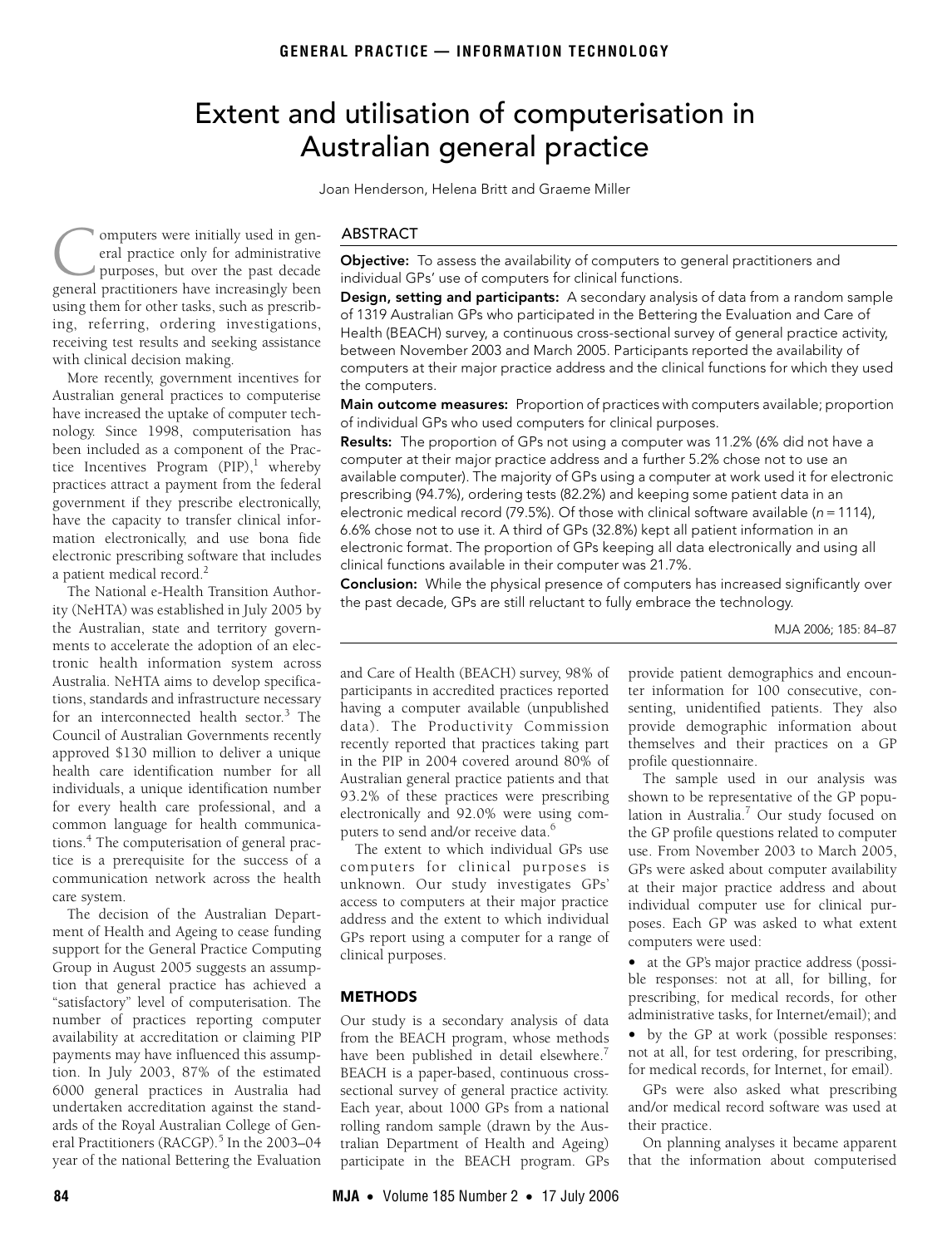<span id="page-1-0"></span>

| 1 Computer availability at major practice address | Number of GPs<br>reporting computer<br>availability for specific<br>functions | Proportion<br>(of GPs in all<br>practices<br>$[n = 1319]$ * | Proportion<br>(of GPs in practices<br>with computers<br>$[n = 1240]$ |
|---------------------------------------------------|-------------------------------------------------------------------------------|-------------------------------------------------------------|----------------------------------------------------------------------|
| No computer                                       | 79                                                                            | 6.0%                                                        |                                                                      |
| Computer available for:                           |                                                                               |                                                             |                                                                      |
| Billing                                           | 1050                                                                          | 79.6%                                                       | 84.7%                                                                |
| Prescribing                                       | 1101                                                                          | 83.5%                                                       | 88.8%                                                                |
| Medical records                                   | 934                                                                           | 70.8%                                                       | 75.3%                                                                |
| Other administrative tasks                        | 974                                                                           | 73.8%                                                       | 78.5%                                                                |
| Internet/email                                    | 888                                                                           | 67.3%                                                       | 71.6%                                                                |

GP = general practitioner. \* 1319 GPs from 1190 individual practices. Some practices had more than one GP participate during the study period.

medical record use lacked the specificity to determine the amount or type of patient information being stored in the computer. A follow-up questionnaire was sent to all GPs who had reported computerised medical record use. We asked, "To what extent did you use a computerised medical record for your patients at the time you participated in BEACH?". Tick-box response options were: fully computerised, including all externally generated correspondence; fully computerised, other than externally generated correspondence; partially computerised, with items specified (questionnaire available at <http://www.fmrc.org.au/publications/ appendices/>). A section was also available for GPs' comments.

#### Definitions

**•** *Computer availability:* a computer is available (whether used or not) at the major practice.

**•** *Computer use:* computer is used by the responding GP for any function.

**•** *Clinical computer use:* GP uses computer for clinical function(s) (ie, prescribing, test ordering, medical records).

**•** *Non-clinical computer use:* GP uses computer for administrative functions, Internet and/ or email only; clinical components not used.

**•** *Medical record use:* clinical records component of medical software is used for storage of some or all patient data.

**•** *Fully computerised:* medical records component of software used for all patient data including externally generated correspondence.

**•** *Partially computerised:* medical records component of software used to store some but not all patient information.

#### Statistical methods

Results are reported as proportions. Where GPs did not provide responses, they were removed from the total sample before calculations. Denominators varied depending on the component being analysed (eg, all GPs, GPs with computers, GPs with clinical software).

## Ethics approval

The BEACH survey and the follow-up questionnaire were approved by the Human Research Ethics Committee of the University of Sydney and the Ethics Committee of the Australian Institute of Health and Welfare.

# **RESULTS**

# Computer availability at major practice address

Of the 1336 BEACH participants, 17 did not respond to questions on computer availability. The 1319 respondents represented 1190 individual practices (some practices had more than one GP participate during the study period). Of the 1319 respondents, 79 (6.0%) did not have a computer in their practice. Counting each practice once, the proportion of practices without a computer available was 6.3%. Where computers were available, their use for electronic prescribing and medical record keeping was high, particularly for electronic prescribing [\(Box 1\)](#page-1-0).

## Computer use and clinical software use by individual GPs

Seventy-nine GPs did not provide responses on individual computer use. Of the 1240 who did give responses, 64 (5.2%) reported not using an available computer. This figure, combined with the 6.0% of GPs having no computer at their practice, meant that 11.2% of GPs were not using a computer in their practice.

The majority of GPs used a work computer for electronic prescribing, ordering tests and keeping some or all patient data in medical records. Just over half used email and slightly more used the Internet ([Box 2](#page-2-0)). Six per cent of doctors with clinical software available reported not using that software (most were Internet and/or email users).

## Computer functions used by GPs at work

About a third of GPs used the computer and clinical software for all five nominated functions. A further 16.1% used the computer for test ordering, prescribing and medical records but did not use the Internet or email  $(Box 2)$  $(Box 2)$ 

Of the 872 GPs who were posted a follow-up questionnaire, 681 (78.1%) returned completed forms. About half (51.9%) nominated the fully computerised medical record option. This equates to a third (32.8%) of all practising GPs in this sample who were using computers at work. The proportion of GPs who used their computer for all possible clinical activities, kept all clinical patient information in computerised medical records, and used email and the Internet was 21.7% (results not tabulated).

Comments were received from 215 GPs (31.6%). GPs questioned the reliability of their computer systems (typical comments were: "duplicates are kept on paper"; "dual system — all notes kept on both computer and paper"; "we maintain hard copies of all information because of periodic crashes"). Lack of consensus in practice policy was also a concern raised ("Some of the doctors at our practice use computers, some use paper notes. I use both"; "I only keep paper records for very occasional visitors — this only applies to me, not to my partners").

# **DISCUSSION**

Our study shows how rapidly computers have been integrated into general practice over the past decade. A 1997 ACNielsen report found that 31% of practices had computers.<sup>[8](#page-3-8)</sup> Since then, the proportion has risen to 94%, as our results show. However, while the physical presence of computers in practices has increased significantly, there is still reluctance among GPs to fully embrace the technology for clinical processes.

The Productivity Commission report states that PIP practices in 2004 covered about 80% of Australian general practice patients.<sup>6</sup> The Commission reported that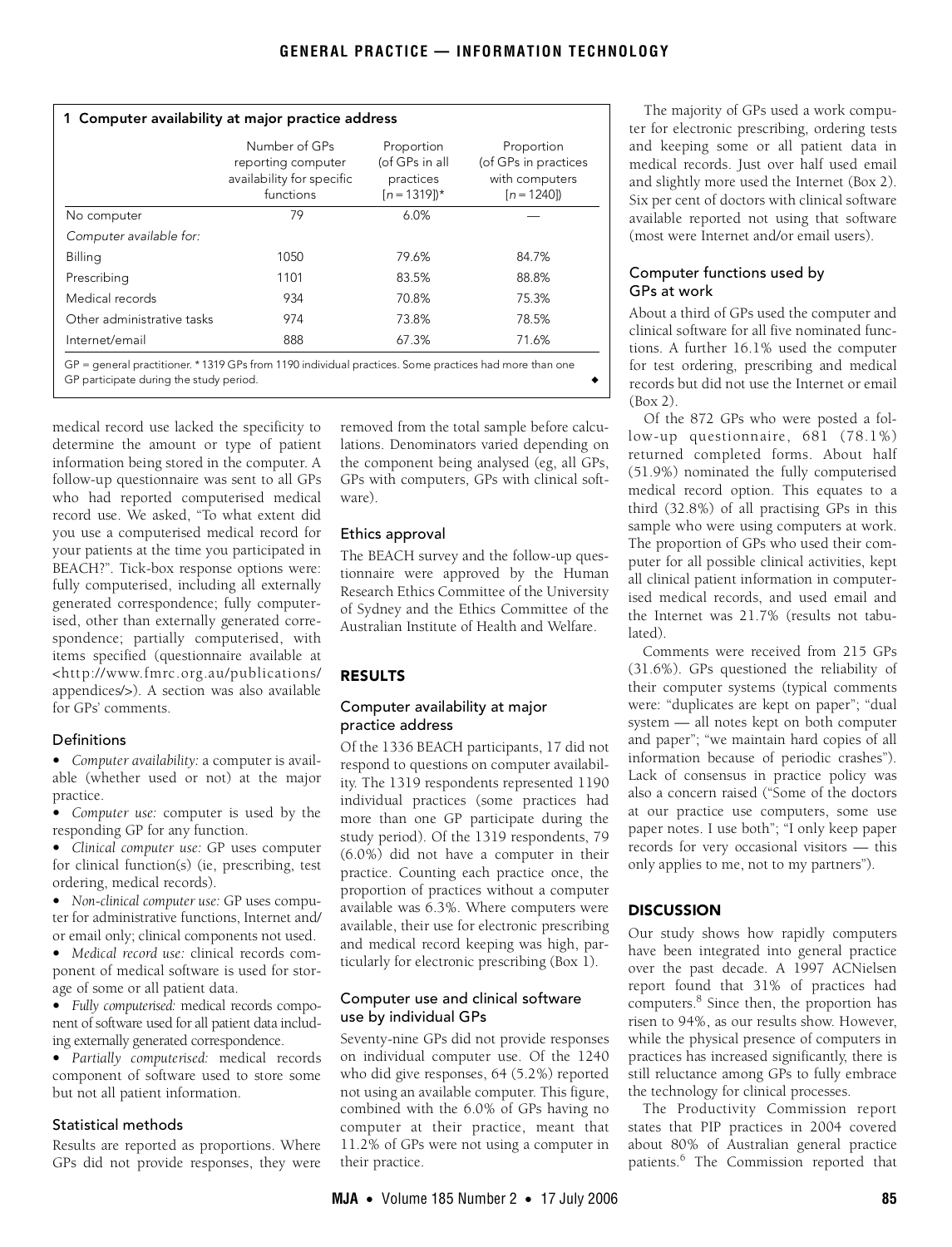<span id="page-2-0"></span>

| 2 Computer and software use by individual GPs at work*      |                                                                               |                                                                                                    |                                                                                         |  |  |
|-------------------------------------------------------------|-------------------------------------------------------------------------------|----------------------------------------------------------------------------------------------------|-----------------------------------------------------------------------------------------|--|--|
|                                                             | Number of<br>GPs using<br>computers and<br>software for<br>specific functions | Proportion<br>(of all GPs with<br>computers and<br>software available<br>$[n = 1240]$ <sup>†</sup> | Proportion<br>(of GPs who<br>use computers<br>and software<br>$[n = 1097]$ <sup>‡</sup> |  |  |
| Computer use                                                |                                                                               |                                                                                                    |                                                                                         |  |  |
| Computer not used at all                                    | 64                                                                            | 5.2%                                                                                               |                                                                                         |  |  |
| Computer used for:                                          |                                                                               |                                                                                                    |                                                                                         |  |  |
| Test ordering                                               | 902                                                                           | 72.7%                                                                                              | 82.2%                                                                                   |  |  |
| Prescribing                                                 | 1039                                                                          | 83.8%                                                                                              | 94.7%                                                                                   |  |  |
| Medical records                                             | 872                                                                           | 70.3%                                                                                              | 79.5%                                                                                   |  |  |
| Internet                                                    | 732                                                                           | 59.0%                                                                                              | 66.7%                                                                                   |  |  |
| Email                                                       | 652                                                                           | 52.6%                                                                                              | 59.4%                                                                                   |  |  |
| Clinical software:                                          |                                                                               |                                                                                                    |                                                                                         |  |  |
| Available and used                                          | 1040                                                                          | 83.9%                                                                                              | 93.4%                                                                                   |  |  |
| Available but not used                                      | 74                                                                            | 6.0%                                                                                               | 6.6%                                                                                    |  |  |
| Use of clinical functions                                   |                                                                               |                                                                                                    |                                                                                         |  |  |
| Clinical functions not used at all <sup>§</sup>             | 143                                                                           | 11.5%                                                                                              |                                                                                         |  |  |
| All clinical functions                                      | 460                                                                           | 37.1%                                                                                              | 41.9%                                                                                   |  |  |
| Test ordering + prescribing +<br>medical records            | 200                                                                           | 16.1%                                                                                              | 18.2%                                                                                   |  |  |
| Test ordering + prescribing +<br>medical records + Internet | 83                                                                            | 6.7%                                                                                               | 7.6%                                                                                    |  |  |
| Test ordering + prescribing                                 | 57                                                                            | 4.6%                                                                                               | 5.2%                                                                                    |  |  |
| Test ordering + prescribing +<br>$Internet + email$         | 45                                                                            | 3.6%                                                                                               | 4.1%                                                                                    |  |  |
| Prescribing + medical records +<br>Internet + email         | 44                                                                            | 3.5%                                                                                               | 4.0%                                                                                    |  |  |
| Prescribing only                                            | 42                                                                            | 3.4%                                                                                               | 3.8%                                                                                    |  |  |
| $Internet + email$                                          | 26                                                                            | 2.1%                                                                                               | 2.4%                                                                                    |  |  |
| Prescribing + medical records                               | 20                                                                            | 1.6%                                                                                               | 1.8%                                                                                    |  |  |

GP = general practitioner. \* 1114 respondents provided data on individual computer use, clinical functions and name of software. † Excludes missing data from 79 GPs who did not provide responses on individual computer use. ‡ Excludes data from 79 GPs with no computer available and from 64 GPs who choose not to use available computers. § Computer used for accounts, administration, Internet and/or email only.

93% of PIP practices were prescribing electronically — a figure similar to the proportion of GPs in our study using electronic prescribing (95%). However, while the Commission found that 92% of PIP practices "had the capacity to send and/or receive clinical information via use of com-puter technology", <sup>[6](#page-3-5)</sup> only 67% of the GPs in our study were using the Internet and 59% using email — even though 81% reported having these computer services available at their major practice. Having the capacity for these services satisfies PIP requirements but does not guarantee their use by individual GPs.

The results of our study show a distrust of the reliability of computer systems, evident in comments about "down times" and

"crashes" and in claims by many that data stored on computer are being backed up with a paper copy. This double-handling for already time-constrained GPs highlights their lack of confidence in their computer systems. Furthermore, in some practices, patient information is being recorded on paper by some GPs and in a computer by others, for the same patients. In some practices, this occurs only at times when the system is down, but in others, the inconsistency seems to stem from a lack of agreement between practitioners. A reasonable assumption is that neither version of the patient record is complete — certainly, neither is likely to be as comprehensive as could be assumed if all patient information was kept in one format.

Only one in five GPs uses the computer to its full capacity and keeps all patient information in the one record. These GPs are the only participants in our study who would be able to provide comprehensive current data exchange with other areas of the health sector. The paper-based or hybrid nature of practice records for the remaining 80% would prohibit the extraction of all pertinent information in an event summary of the type recently mooted for the now defunct Health*Connect*. [9](#page-3-9)

Some reasons for the lack of commitment to electronic systems were offered by the GPs in our study: prohibitive upkeep costs, lack of confidence in computer systems, privacy and security issues, disagreement among partners, patients' attitudes, lack of knowledge of the software, and the inability to type as quickly as writing. Whatever the issues, they will need to be resolved if general practice is to fully adopt e-health initiatives. Recent comments by a high-level Department of Health and Ageing bureaucrat reinforce the notion that the federal government is committed to general practice implementing electronic medical records — under the potential threat of higher indemnity premiums, restricted Medicare access and loss of practice accredi-tation for non-compliance.<sup>[10,](#page-3-10)[11](#page-3-11)</sup> The same bureaucrat also raised conjecture over who should bear the cost of implementing a national e-health system, noting "it's up to health professionals and the software vendors to be setting up the system".[10](#page-3-10)[,12](#page-3-7) If GPs are being coerced into adopting a system in which they have little confidence, at a cost to be borne by themselves and the software vendors, and with no funding for technical support, it is unrealistic to expect an electronic health information system linking health providers to succeed.

In assessing study limitations, we considered the possibility of recall bias in collecting details about electronic medical records by follow-up. We also considered whether GPs who participate in BEACH surveys (on paper) may be less likely to be computerised. However, our methodology has already shown the BEACH sample to be representa-tive of practising GPs in Australia.<sup>[7](#page-3-6)</sup>

An investigation to compare the quality or completeness of patient data stored in computerised medical records with those held on paper would be useful. As work progresses on formulating standards and a minimum dataset, we look forward to the potential health benefits of an electronically connected health system in which valid,